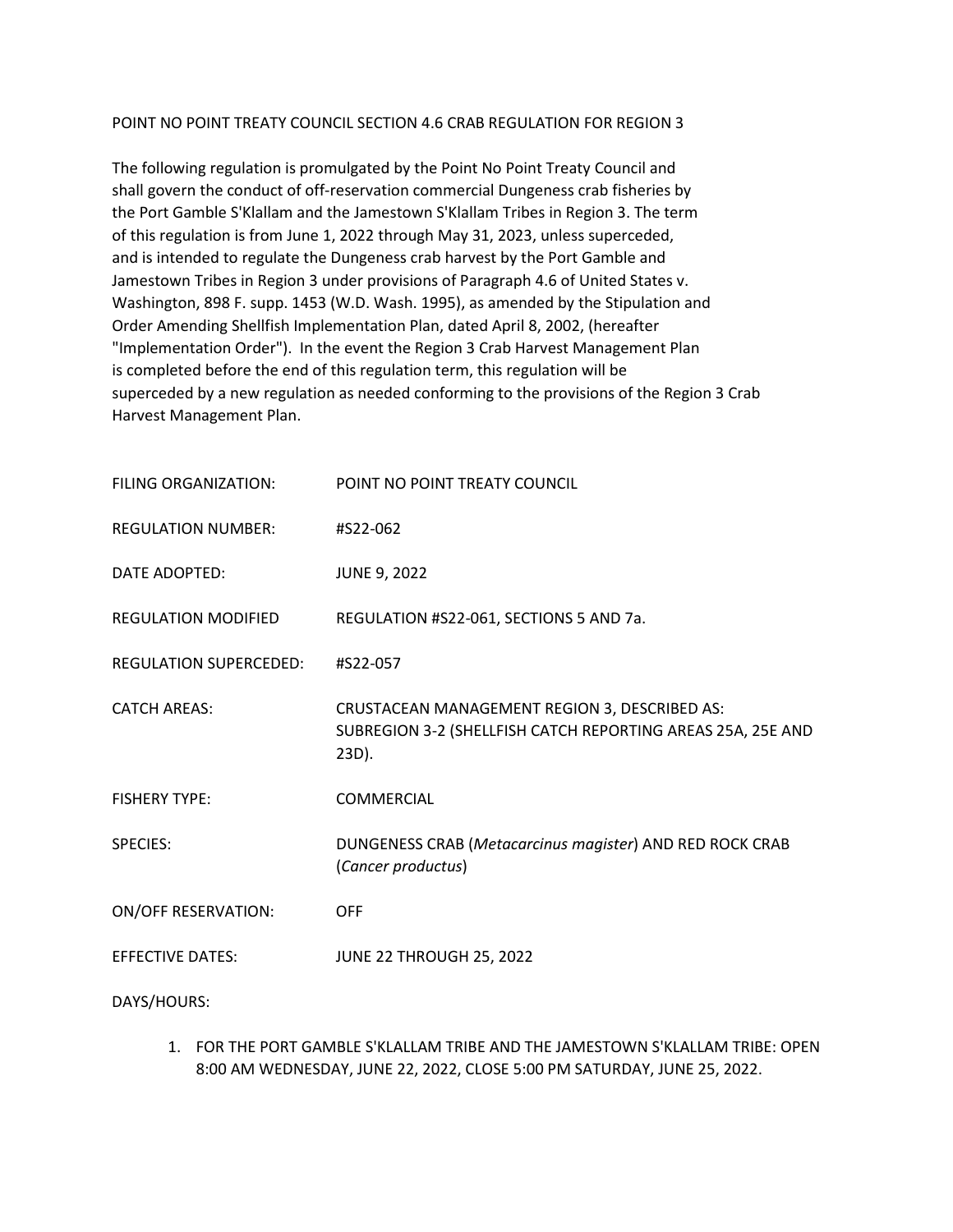2. POTS MAY ONLY BE CHECKED FROM 30 MINUTES BEFORE SUNRISE TO 30 MINUTES AFTER SUNSET EACH DAY.

# LEGAL GEAR:

- 1. AS PER REGULATION #S22-061, SECTION 7 AND SECTION 8.
- 2. POT LIMITS FOR EACH OF THE AREAS WILL BE AS FOLLOWS (ALLOWED POTS PER VESSEL IMPLIES NO MORE THAN ONE VESSEL PER FISHER):
	- a. FOR SUBREGION 3-2, A TOTAL OF 50 POTS PER VESSEL FOR ALL CATCH REPORTING AREAS COMBINED;
	- b. FOR DUNGENESS BAY (ALL WATERS OF DUNGENESS BAY WEST OF THE 123º 6.50' LONGITUDE LINE FROM THE NEW DUNGENESS LIGHT): 25 POTS PER VESSEL;
	- c. FOR SEQUIM BAY (ALL WATERS OF SEQUIM BAY SOUTH OF A LINE TRUE WEST FROM TRAVIS SPIT TO THE MILLER PENINSULA): 10 POTS PER VESSEL;
	- d. FOR DISCOVERY BAY (AREA 25E, INCLUDING ALL WATERS SOUTH OF A LINE FROM CONTRACTORS POINT TO TUKEY POINT): 10 POTS PER VESSEL;
- 3. A BUOY MAY BE ANY COLOR EXCEPT FOR A COMBINATION OR RED AND WHITE. IF ANY PORTION OF A BUOY IS RED, NO REMAINING PORTION MAY BE WHITE. IF ANY PORTION OF A BUOY IS WHITE, NO REMAINING PORTION MAY BE RED.
- 4. LONGLINE FISHING IS PERMITTED. A MAXIMUM OF 5 POTS PER LONGLINE IS ALLOWED, PROVIDED THAT EACH LONGLINE HAS AT LEAST ONE BUOY ATTACHED THAT CONFORMS WITH THE BUOY REQUIREMENTS OF REGULATION #S22-061, SECTION 7.

HARVEST RESTRICTIONS:

- 1. THE MINIMUM SIZE FOR HARVEST IS 6 1/4 INCHES FOR DUNGENESS CRAB AND 5 INCHES FOR RED ROCK CRAB. MINIMUM SIZE IS MEASURED AS CALIPER LENGTH ACROSS THE BACK OF THE CRAB, IMMEDIATELY IN FRONT OF THE TIPS.
- 2. ONLY MALE CRAB MAY BE TAKEN.
- 3. RECENTLY MOLTED, SOFT-SHELLED CRAB MAY NOT BE TAKEN. ALL CRAB TAKEN MUST BE CHECKED FOR SHELL HARDNESS.
- 4. IT IS UNLAWFUL FOR FISHERS TO RETAIN AND POSSESS ANY FEMALE, UNDERSIZED AND SOFT-SHELLED CRABS. ALL FEMALE, UNDERSIZED AND SOFT-SHELLED DUNGENESS CRABS MUST BE RETURNED TO THE WATER UNHARMED.

EXPECTED HARVEST:

1. THE TRIBAL QUOTA FOR DUNGENESS CRAB IN SUBREGION 3-2 IS 350,000 POUNDS.

OTHER RESTRICTIONS:

- 1. AS PER REGULATION #S22-061, SECTION 11.
- 2. IT IS UNLAWFUL TO REMOVE FROM THE WATER OR TAMPER WITH ANOTHER FISHER'S CRAB GEAR. ANY CRAB GEAR FOUND WITHOUT LEGIBLE IDENTIFICATION MARKINGS MUST BE TURNED IN TO THE TRIBAL FISHERIES OFFICE. FISHERS WISHING TO TEND THE GEAR OF ANOTHER FISHER ON A TEMPORARY BASIS MUST OBTAIN A GEAR-TENDING PERMIT SPECIFIC TO THAT FISHER, FROM THEIR TRIBAL FISHERIES OFFICE. TRIBAL FISHERIES STAFF MAY DECLINE REQUESTS FOR PERMITS. PERMITS WILL BE VALID FOR A LIMITED PERIOD OF